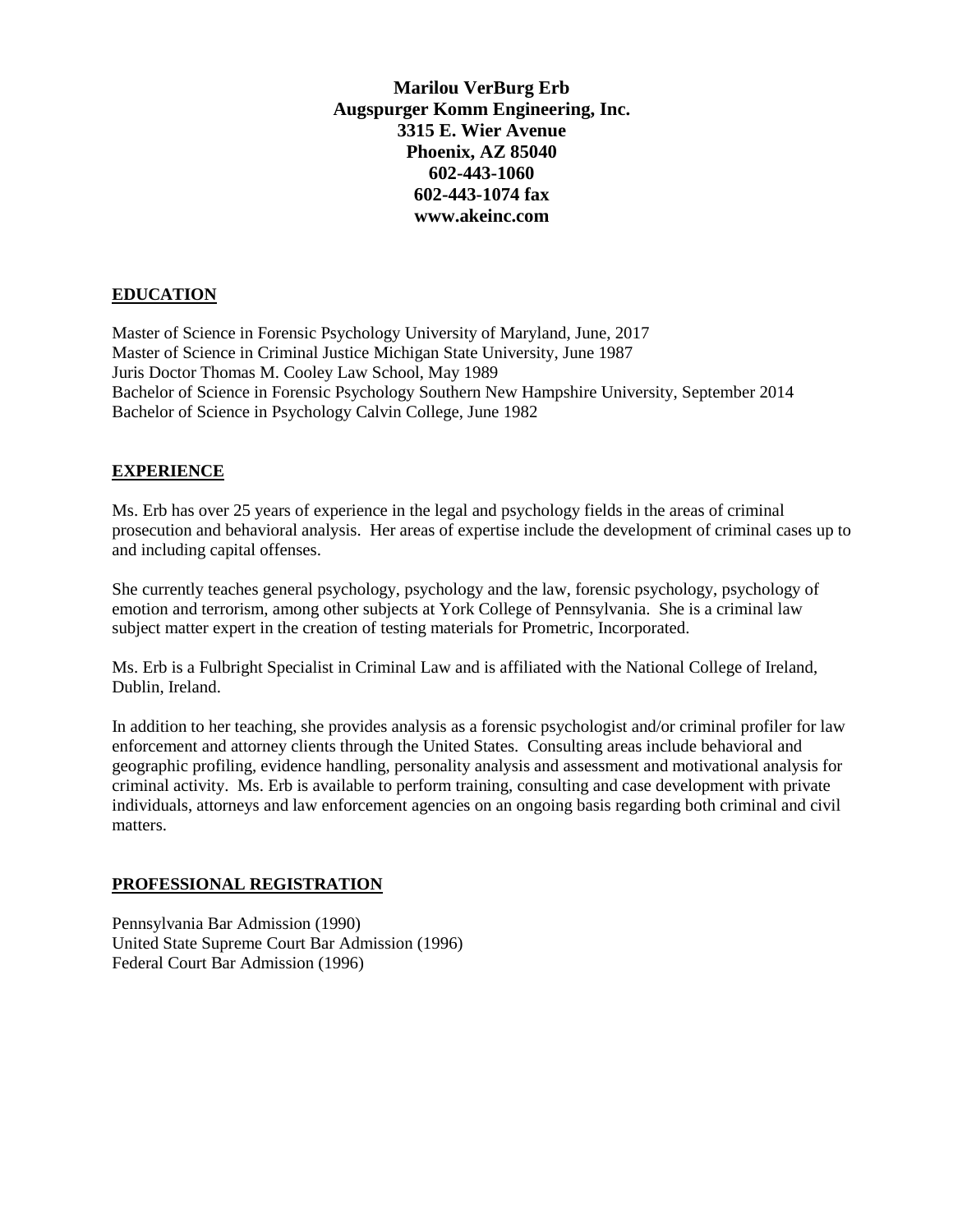Marilou VerBurg Erb Forensic Psychologist Page 2 of 3

## **EXPERIENCE HISTORY**

| $2015 -$      | Augspurger Komm Engineering, Inc.                                        |
|---------------|--------------------------------------------------------------------------|
| 1999 -        | York College of Pennsylvania, York, PA, Adjunct Professor - Psychology   |
|               | and Criminal Justice Department                                          |
| $2012 - 2014$ | County of York, Court Administration, Judicial Law Clerk; Judge Craig T. |
|               | Trebilcock                                                               |
| $2010 - 2011$ | County of York, Court Administration, York, PA; Judicial Law Clerk       |
|               | Judge Clarence N. Patterson, Judicial Law Clerk, Senior Judge Michael J. |
|               | Brillhart; Judicial Law Clerk, Senior Judge John C. Uhler                |
| 1999 - 2009   | County of York, Court Administration, York, PA; Judicial Law Clerk,      |
|               | Judge Michael J. Brillhart                                               |
| $2001 - 2008$ | Penn State University, York PA, Adjunct Professor Paralegal Department   |
| 1996 - 1999   | County of York, District Attorney's Office, York, PA; Senior Deputy      |
|               | Prosecutor. Prosecution of cases ranging from Summary Appeals to First   |
|               | Degree Murder/Death Penalty cases.                                       |
| 1990 - 1996   | County of York, Court Administration; Judicial Law Clerk, President      |
|               | Judge John C. Uhler; Judicial Law Clerk, Judge Emanuel A. Cassimatis     |

# **PROFESSIONAL AFFILIATIONS**

American Bar Association, September 1990 – Present Pennsylvania Bar Association, September 1990 – Present York County Bar Association, September 1990 – Present

American Academy of Forensic Sciences, January 2016 National College of Dublin, November 2015 International Association of Forensic Criminologists, November 2015 American Academy of Forensic Psychology, November 2015 American Society of Criminology – Forensic Psychology, January 2016

## **CONTINUING EDUCATION**

Criminal Law Updates – provided by Pennsylvania Bar Institute – Yearly from 1996 Ethics Updates – provided by Pennsylvania Bar Institute – Yearly from 1996 Death Penalty Certification – 1996 to 1999. Prosecutor Training School – 1996 Prosecutor Legal Updates, Seminars and Conferences – 1997 and 1998

## **PUBLICATIONS**

Authored briefs and argued criminal cases before the Pennsylvania Supreme Court, Pennsylvania Superior Court, Pennsylvania Commonwealth Court and York County Court system.